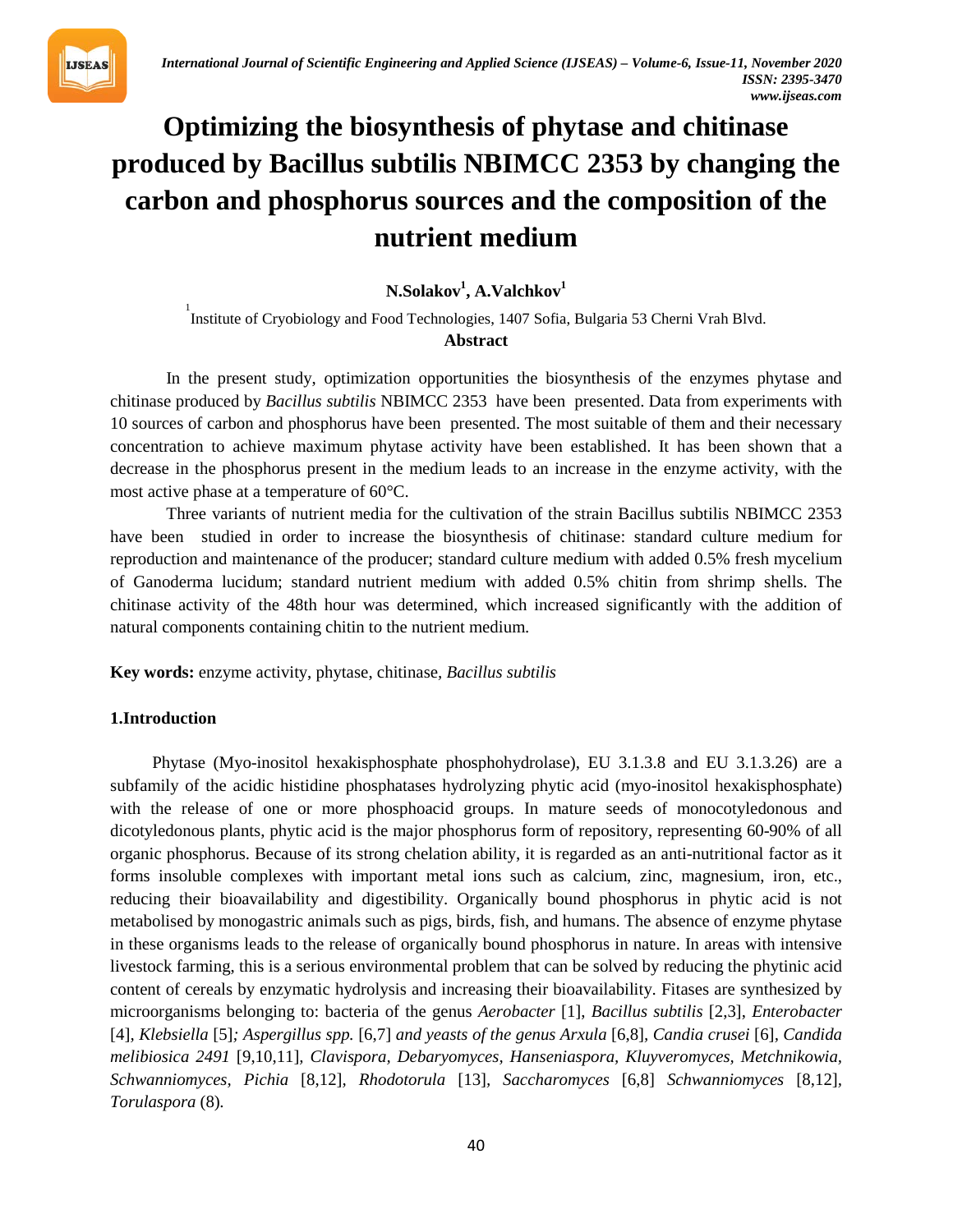

#### *International Journal of Scientific Engineering and Applied Science (IJSEAS) – Volume-6, Issue-11, November 2020 ISSN: 2395-3470 www.ijseas.com*

Chitinases (E.C.3.2.1.14) are hydrolytic enzymes capable of hydrolyze the chitin polymer (N-acetyl-D-glucosamine), which is a major ingredient of the cell walls of fungi, exoskeletons of insects and crustaceans to oligomers. Fungi, bacteria, insects, crustaceans and higher plants produce chitinases with potential application in the biocontrol of plant pathogenic fungi, оf insects as well as in the field of biotechnology [14, 15, 16]. Bacteria of the *Bacillus species* have been shown to produce chitinases [17]. Many studies have been conducted in recent decades in connection with the possible potential for the use of this bacterium as a biofungicide. The production of chitinases from a microbial source represents particular interest due to the wide range of their applications [18, 19]. Bacteria can produce chitinases in the absorption of chitin as sources of carbon and nitrogen. Wang et al., (2006) [20], indicate that the strain Bacillus subtilis W-118 separates chitinase when cultured in a medium containing shrimp powder and crab shells as the main source of carbon.

*Bacillus subtilis* is a gram-positive, non-pathogenic bacterium with pronounced chitinase activity, which has a number of advantages over other bacteria, expressed in the ability to form endospores, enduring extreme pH, temperature and osmotic conditions. In addition, it does not contain endotoxins and is therefore considered safe [21, 22].

In recent years, interest in phytase and chitinase produced from bacterial sources has been increasing. *Bacillus subtilis* is a probiotic microorganism, which is used in agriculture and the production of functional foods in animals and humans. Proteolytic, cellulase and chitinase enzymes produced by this strain have been mainly studied. There are insufficient data on the phytase and chitinase produced by *Bacillus subtilis* and their activity, which is the subject of the present study [3]. The main goal of the experiments is to optimize the biosynthesis of the enzymes phytase and chitinase from the producer strain *Bacillus subtilis* by changing the carbon and phosphorus sources and the composition of the nutrient medium.

#### **2. Materials and methods**

Experiments were performed to optimize the biosynthesis of the enzymes phytase and chitinase produced by the producer strain *Bacillus subtilis* NBIMCC 2353. The starter culture was purchased from the National Bank for Industrial Microorganisms and Cell Cultures (NBIMCC).

# **22TU** Optimization of enzyme phytase biosynthesis

**Nutrient medium.** A medium with the following composition  $(g / 1)$  was used: meat extract - 10, peptone - 10, NaCl - 2.

**Sources of carbon and phosphorus.** Ten carbon sources were studied - fructose, glucose, sucrose, galactose, starch, lactose, cellulose, mannose, raffinose, arabinose in a concentration of 2%. The influence of the inorganic phosphorus source  $KN_2PO_4$  and the organic sodium phytate was studied. The concentration of  $KN_2PO_4$  was varied from 0.2 to 5 mmol, and of sodium phytate - from 0.02 to 0.5 mmol. **Cultivation conditions.** Cultivation was carried out in 400 ml Erlenmeyer flasks at 25% fill and at 30 ° C for 48 hours on a BS / 4 shaker apparatus with an amplitude of 100 rpm.

**Method for determination of phytase activity:** The enzymatic activity of phytase was determined by measuring the amount released inorganic phosphate released by hydrolysis of sodium phytate at pH 5.5, according to the modified method of Georgiev and Gargova (2007) [10]. The optical density of the solution was measured at 415 nm. One unit of phytase activity (PhA) represents the amount of enzyme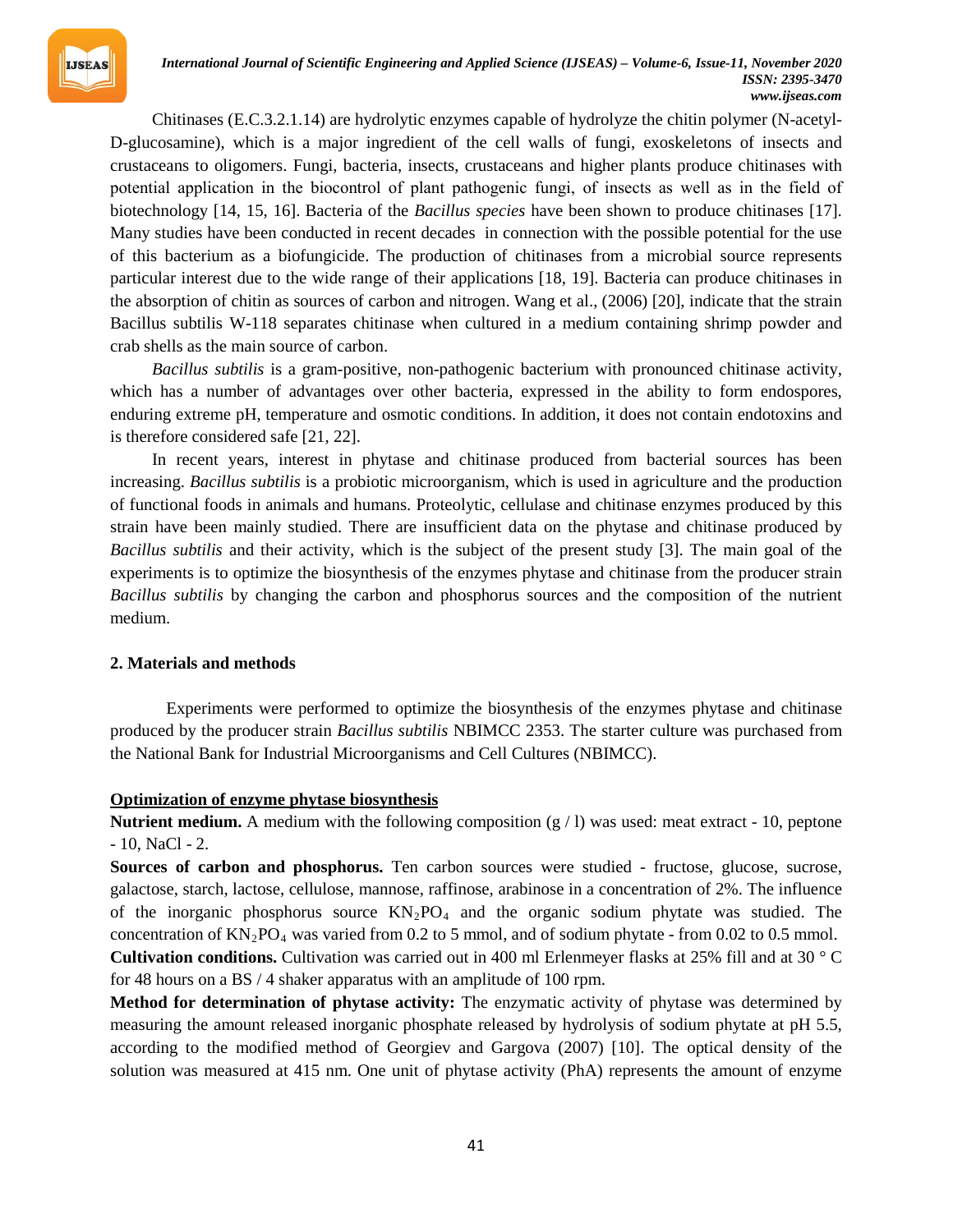

that catalyzes the hydrolysis of sodium phytate with formation of 1μmol of inorganic orthophosphate in 1 min.

# *32TU***Optimizing the biosynthesis of the enzyme chitinase**

**Nutrient medium.** For the experimental experiments were used:

*32T*• **Standard nutrient medium for propagation and maintenance of strain** *Bacillus subtilis* **NBIMCC 2353,** (g / l): 8 - FOS (fructooligosaccharides); Meat extract - 10.0; Peptone - 10.0; NaCl - 5.0; Agar - 20.0; 1.5 g yeast extract; 1.3 g K<sub>2</sub>HPO<sub>4</sub>, 0.3 g MgSO<sub>4</sub>. Distilled water - 1l. The components were dissolved in distilled water and sterilized in an autoclave for 20 minutes at 121<sup>°</sup>C and a pressure of 1 atm. In order to obtain vegetative reproduction, cultivation was performed in 500 ml Erlenmeyer flasks, containing 100 ml of growing medium for 24 hours at 30°C on a BS/4 circular shaker apparatus at 100 rpm.

• **Standard nutrient medium with added 0.5% fresh mycelium from** *Ganoderma lucidum*:

Fresh mycelium from the medical mushroom *Ganoderma lucidum* was grown laboratory at the Institute of Cryobiology and Food Technology - Sofia. Erlenmeyer flasks of 250 ml were used, the amount of the culture medium together with the inoculum of *Bacillus subtilis* NBIMCC 2353 cells is 100 ml. Initial cell concentration is  $0,4x10^7$  CFU/ml.

• **Standard culture medium with added 0.5% chitin from shrim shells (Sigit - Aldrich):** Erlenmeyer flasks of 250 ml were used, the amount of the culture medium together with the inoculum of *Bacillus subtilis* NBIMCC 2353 cells is 100 ml. Initial cell concentration is  $0,4x10^7$ CFU/ml.

**Method for determination of chitinase activity:** The cultural medium and biomass were centrifuged at 10,000 rpm; 10 minutes at 4°C to obtain a cell supernatant containing extracellular enzymes. The enzymatic activity of chitinase was assayed using 750 μL of 1% colloidal solution of chitin and 750 μL of supernatant from the culture medium and incubated at 30 °C for 2 hours. To the suspension was added 500 μL of 3,5-dinitrosalicylic acid reagent and heated at 100°C for 5 minutes. The absorption of the solution was measured at a wavelength of 540 nm [23]. One unit of chitinase enzyme activity is defined as the number of enzymes that hydrolyze chitin to release 1 μg of N-acetyl-D-glucosamine per hour.

# **3. Results and discussion**

The conducted experiments show that from the studied carbon sources, the highest phytase activity is reported in arabinosis - 300 PhA / l, respectively. For fructose, the phytase activity is 200 PhA / l (Table 1), and for the others carbon sources no enzymatic production is detected. The data obtained show that arabinose is most suitable for phytase biosynthesis.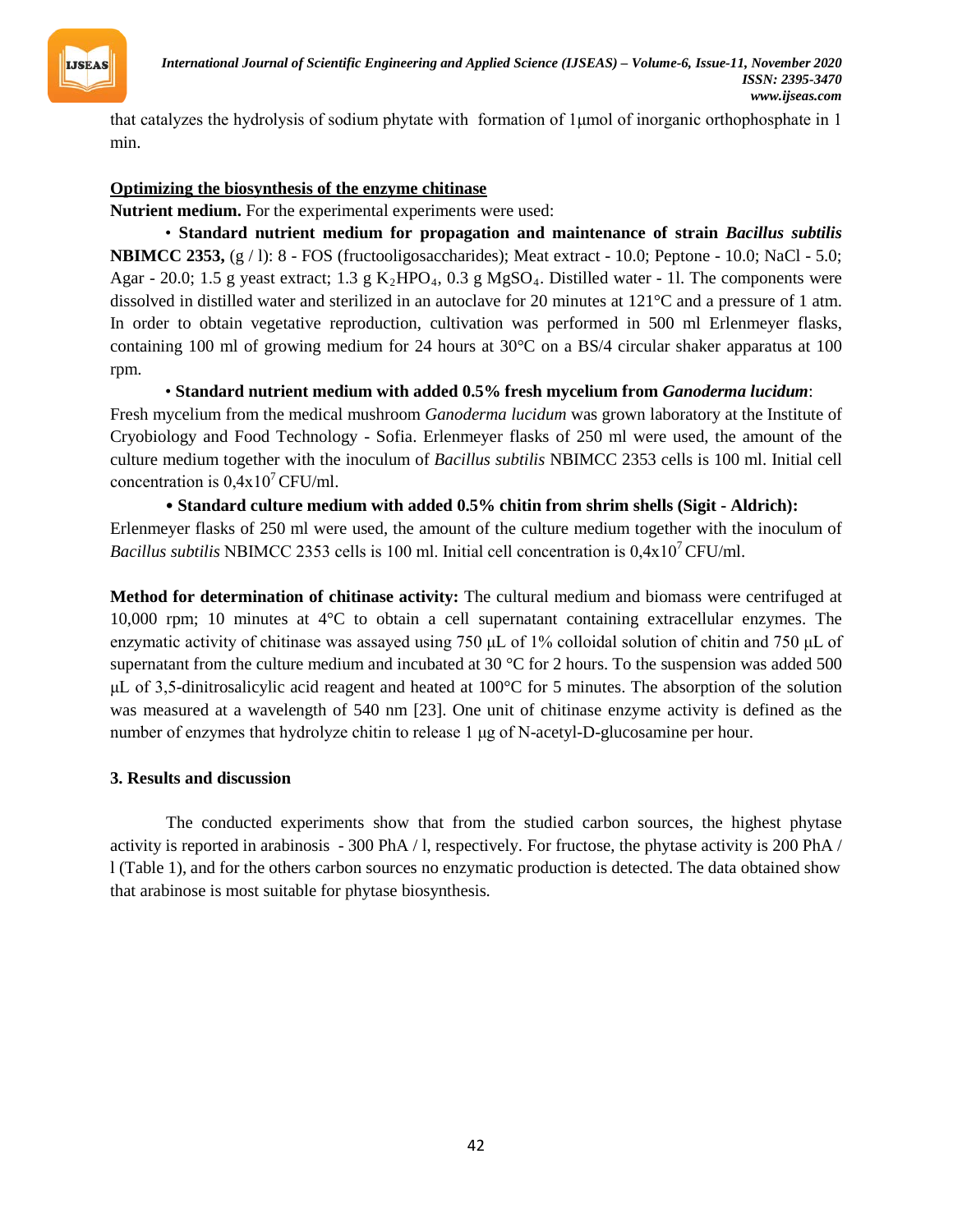

| $N_2$ | Carbon source | PhA/l |
|-------|---------------|-------|
|       | Fructose      | 200   |
| 2     | Glucose       |       |
| 3     | Sucrose       |       |
|       | Galactose     |       |
| 5     | Potato starch |       |
| 6     | Lactose       |       |
| 7     | Cellulose     |       |
| 8     | Mannose       |       |
| 9     | Raffinose     |       |
| 10    | Arabinosis    | 300   |

#### **Table 1: Influence of carbon source on phytase activity**

Fermentation experiments were conducted for phytase biosynthesis of *Bacillus subtilis* strain producer with different concentrations of 1, 2, 3, 4 and 5% of the carbon source of arabinose. Enzymatic activity of 400 PhA/l was found to be observed at a concentration of 1%. In the variants with concentrations of 2, 3, and 4%, the same phytase activity values were obtained - 300 PhA / l. A decrease in phytase activity was observed in the culture fluid with 5% arabinose concentration (Table 2).

#### **Table 2: Influence of arabinose concentration on phytase production**

| Arabinose | PhA/l |
|-----------|-------|
| content%  |       |
|           | 400   |
| 2         | 300   |
| 2         | 300   |
|           | 300   |
|           | 200   |

According to the literature, the phytase biosynthesis is limited by the phosphorus content of the nutrient medium. In this connection, after phosphate ions have been deposited with the components of the nutrient medium, the phosphorus content of KH<sub>2</sub>PO<sub>4</sub> and sodium phytate has varied as phosphorus sources. By increasing the phosphorus content to a concentration of 0.2 mmol, corresponding to 0.62 mg%, Pi is aimed at increasing the phytase biosynthesis (Figure 1).

The total phosphorus concentration is determined by the amount of deposited and residual after precipitation (0.076 mmol), i. E. the actual phosphorus content is 0.276 mmol (0.86 mg% Pi). With increasing phosphate content in the culture medium, the enzyme activity decreases. It should be noted that in an environment where no further phosphorus is added, phytase activity is lower by almost 50% of the maximum reading.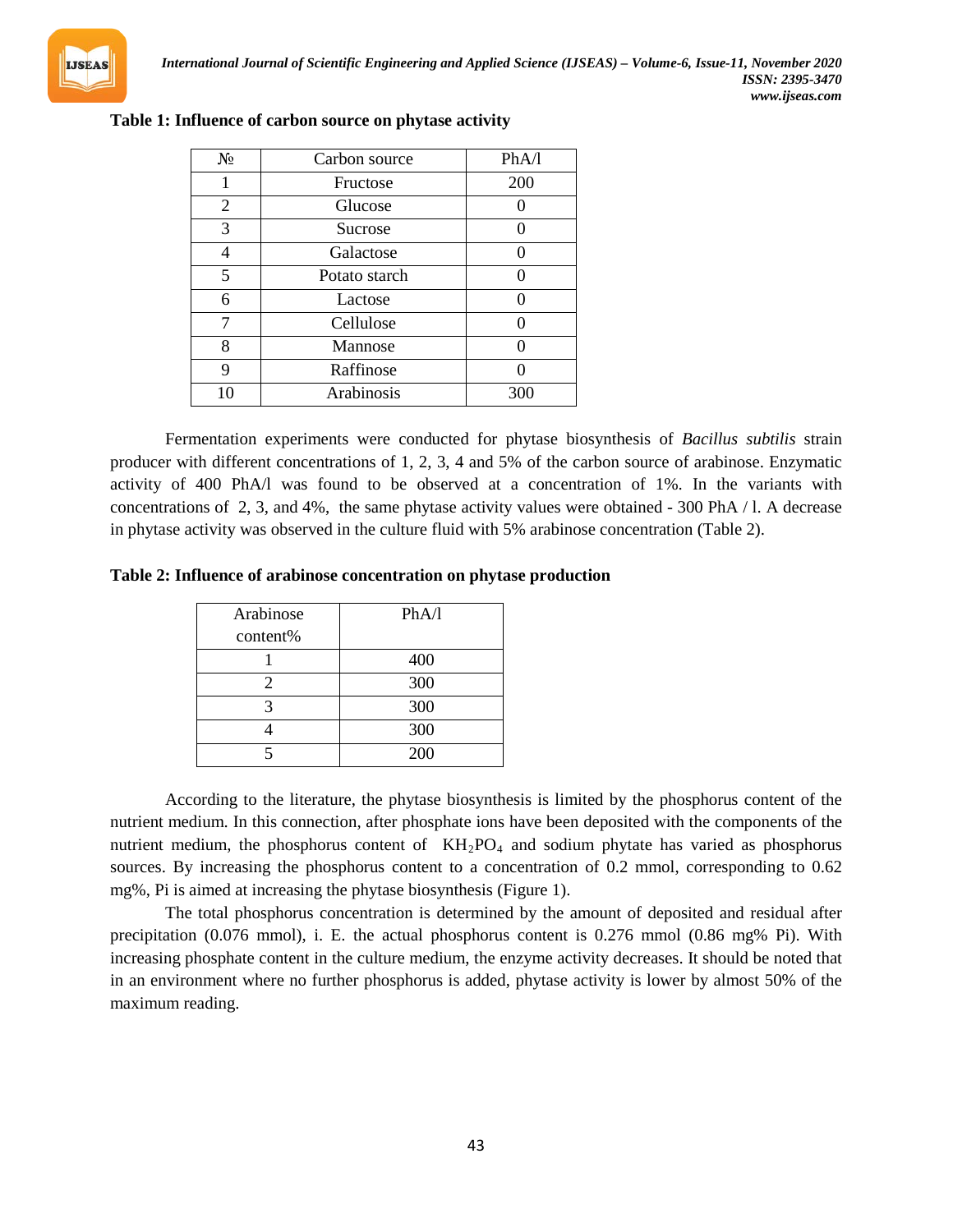



**Figure 1: Influence of phosphorus on phytase activity**

Experimental experiments were conducted in the temperature range from 37°C to 85°C. It has been found that the optimal temperature for decomposition of the enzyme produced by *Bacillus subtilis* in sodium phytate substrate is 60°C, after which its activity is sharply declining (Figure 2).



**Figure 2: Influence of temperature on phytase activity**

Figure 3 shows the values of the enzymatic activity of the chitinase produced by the producer strain *Bacillus subtilis* in three variants of nutrient media: Variant 1 - Standard culture medium for propagation and maintenance of the strain *Bacillus subtilis* NBIMCC 2353; Variant 2 - Standard nutrient medium with added 0.5% fresh mycelium of *Ganoderma lucidum*; Variant 3 - Standard nutrient medium with added 0.5% chitin from shrimp shells.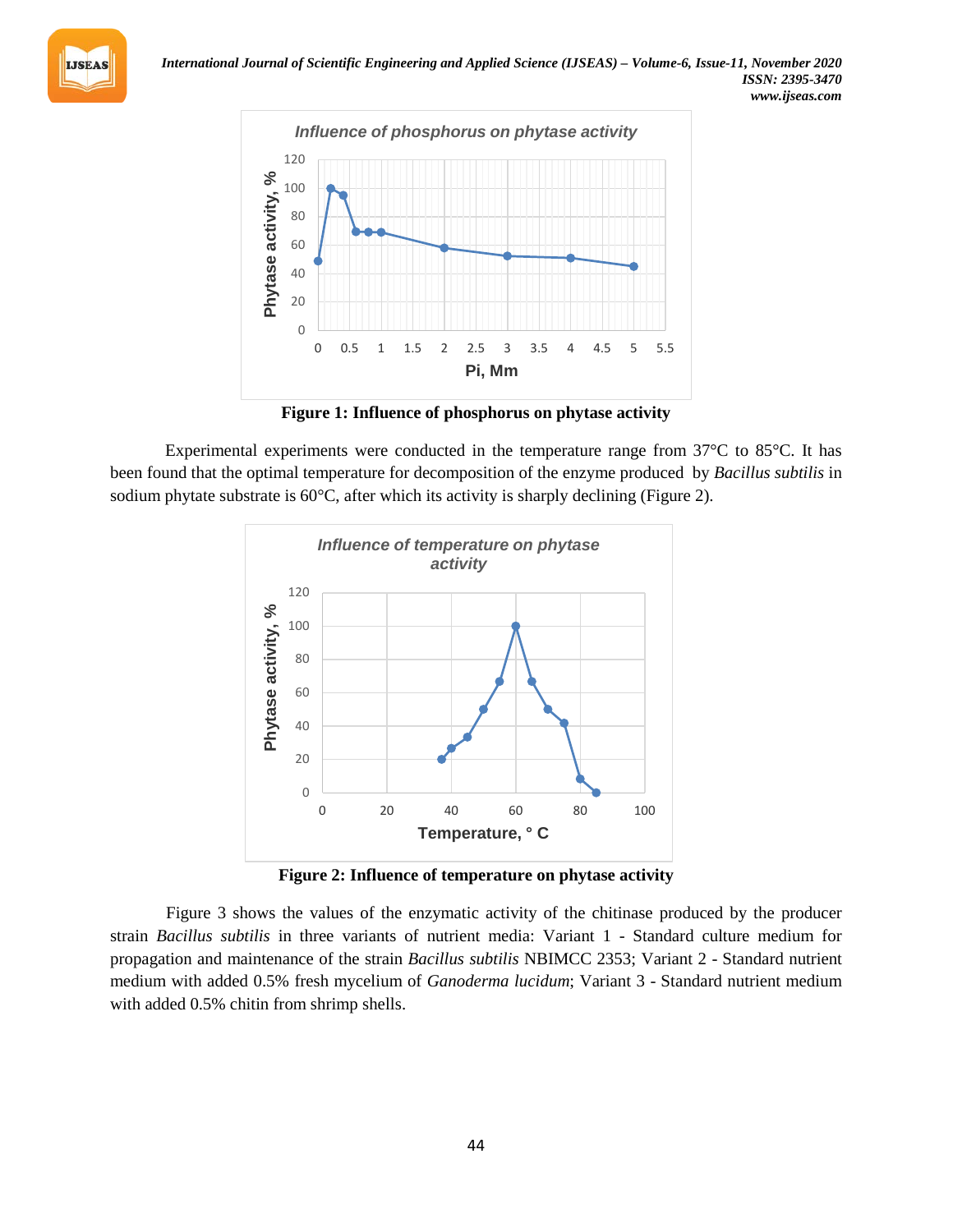



**Figure 3: Chitinase activity (U/mg) determined at 24, 48 and 72 hours in three nutrient media variants**

The inclusion in the nutrient medium of a natural source containing bound chitin (*Ganoderma lucidum*) leads to an increase in chitinase activity. The highest activity was observed when using purified chitin at the 48th hour from the start of cultivation.

# **4. Conclusions**

The following conclusions can be drawn from the performed experiments:

- From the studied carbon sources, phytase activity is only reported for fructose and arabinose.
- The addition of 1% arabinose to the culture medium stimulates the production of an enzyme phytase. When increasing the percentage of carbon source arabinose, a decrease in enzyme activity is observed.
- It has been shown that precipitation and reduction of the available phosphorus in the medium results in an increase in enzyme phytase activity, the most active phase being at 60°C.
- It has been found that the inclusion in the nutrient medium of a natural source containing bound chitin (Ganoderma lucidum) leads to an increase in chitinase activity. The highest activity is observed with the use of purified chitin.

# **References**

[1] Graves M. P., Anderson G., Webley D. M., Hydrolysis of inositol phosphates by *Aerobacter aerogenes*, Biochem. Biophys. Acta., 132, 1967, 412–418.

[2] Kerovuo J., Isolation, Characterization, Molecular Gene Cloning, and Sequencing of a Novel Phytase from *Bacillus subtilis*, Apl.Envir. microbial., 64, 1998, (6): 2079-285.

[3] Tsuji S., Tanaka K., Takenaka S., Yoshida, K. I., Enhanced secretion of natto phytase by *Bacillus subtilis*, Bioscience, biotechnology, and biochemistry, 79, 2015, (11): 1906-1914.

[4] Yoo S. J., Choi Y. J., Min H. K., Cho K. K., Isolation and identification of *Enterobacter* sp.4, and enzymatic properties of phytase enzyme*,* Enzyme Microbial Technol. 18, 1996, 449 – 454.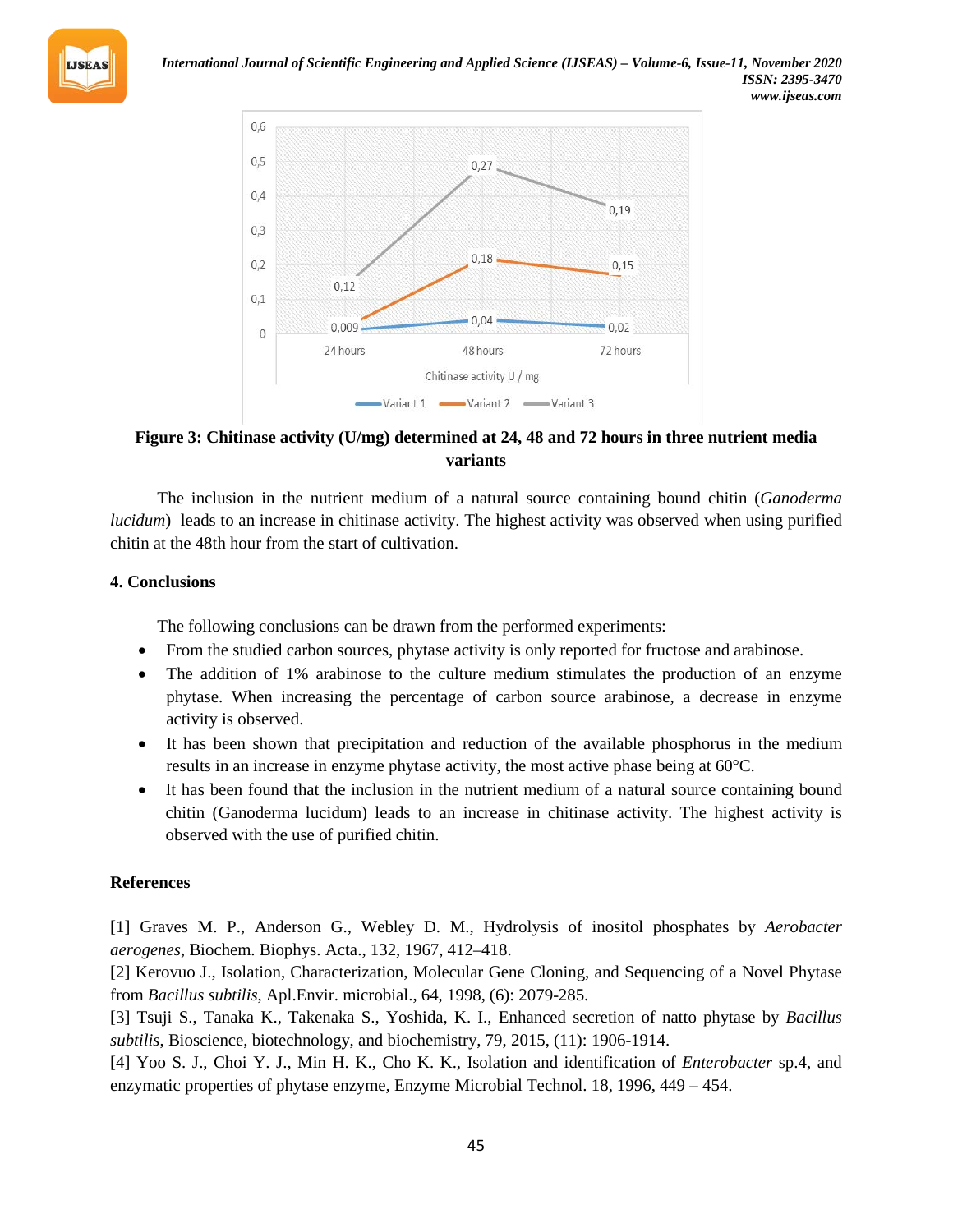

[5] Wang X., Upatham S., Panbangred W., Purification, characterization, gene cloning and sequence analysis of a phytase from *Klebsiella pneumoniae subsp. pneumoniae* XY-5, Science Asia, 30, 2004, 383 – 390.

[6] Nayini N. R., Markakis P., The phytase of yeast. Food Sci. Technol., 17, 1984, 126 – 132.

[7] Ullah A. H. J., Cummins B. J., *Aspergillus ficuum* extracellular phytase: immobilization on glutardehyde activated silicate, Ann. NY. Acad. Sci., 542, 1988, 102 – 106.

[8] Nakamura Y., Fukuhara H., Sano K., Secreted phytase activities of yeasts, Biosci. Biotechnol. Biochem.*,* 64, 2000, (4): 841 – 844.

[9] Georgiev D., Dobrev G., Shilev S., Purification and properties of a phytase from *Candida melibiosica* 2491, Emir. J. Food Agric., 30, 2018, (11): 927-934 DOI: 10.9755/ejfa.2018.v30.i11.1857.

[10] Georgiev D., Gargova S., Optimization of carbon and phosphorus sources on the biosynthesis of Candida melibiosic a phytase, Annual of University of Plovdiv - branch Smolyan, 2007, 27-32.

[11] Georgiev D., Gotceva V., Аngelov A., Сlavchev A., Gargova S., Phytase production by *Candida melibiosica* 2491 alkalophylic strain, Emir. J. Food Agric., 25, 2013, (5): 342-348doi: 10.9755/ejfa.v25i5.13633.

[12] Lambrechts C., Boze H., Molin G., Galzy, P., Utilization of phytate by some yeasts, Biotech. Letters, 14, 1992, 61–66,.

[13] Bindu S., Somashekar D., Joseph R., A comparative study on permeabilization treatments for in situ determination of phytase of *Rhodotorula gracilis*, Lett. Appl. Microbiol., 27, 1998, 336–340.

[14] Basha S., Ulaganathan K.,. Identification of a Broad-Spectrum Antifungal Chitinase from *Bacillus Subtilis* Strain BC121, RRJMB, 3, 2014, 3, July – September 2014.

[15] Karunya S.K., Reetha D., Saranraj P., Milton D. J., Optimization and Purification of Chitinase Produced by *Bacillus subtilis* and Its Antifungal Activity against Plant Pathogens, International Journal of Pharmaceutical & Biological Archives, 2, 2011, (6):1680-1685.

[16] Wang D., Li A., Han H., Liu T., Yang Q., A potent chitinase from *Bacillus subtilis* for the efficient bioconversion of chitin-containing wastes, International Journal of Biological Macromolecules, 116, 2018, 863–868.

[17] Shanmugaiah, Mathivanan N., Balasubramanian N., Manoharan P. T.. Optimization of Cultural conditions for production of Chitinase by *Bacillus laterosporous* MMI2270 isolated from rice rhizosphere soil, African Journal of Biotechnology, 7, 2008, (15): 2562-2568.

[18] Madhavan Nampoothiri K., Baiju T.V., Sandhya C., Sabu A., Szakacs G., Ashok Pandey A., Process optimization for antifungal chitinase production by *Trichoderma harzianum*. Process Biochemistry 39, 2004, 1583–1590.

[19] Matroudi S., Zamani M.R.; Motallebi M., Molecular cloning of chitinase 33 (chit33) gene from *Trichoderma atroviride*, Braz. J. Microbiol. 39, 2008, 433-437.

[20] Wang S.-L., Lin T.-Y., Yen Y.-H., Liao H.-F. and Chen Y.-J., Bioconversion of shellfish chitin wastes for the production of *Bacillus subtilis* W-118 chitinase, Carbohydrate Research 341, 2006, 2507– 2515.

[21] Chandrasekaran R., Revathi K., Nisha S., Kirubakaran S. A., Sathish-Narayanan S., Senthil-Nathan S., Physiological effect of chitinase purified from Bacillus subtilis against the tobacco cutworm Spodoptera litura Fab., Pesticide Biochemistry and Physiology, 104, 2012, 65–71.

[22] Dliyauddin M., Ardyati T., Suharjono, Evaluation of enzymatic activity and identification of potent proteolytic and chitinolytic bacteria isolated from crab shell waste, Biodiversitas, 21, 2020, 1, 211-218.